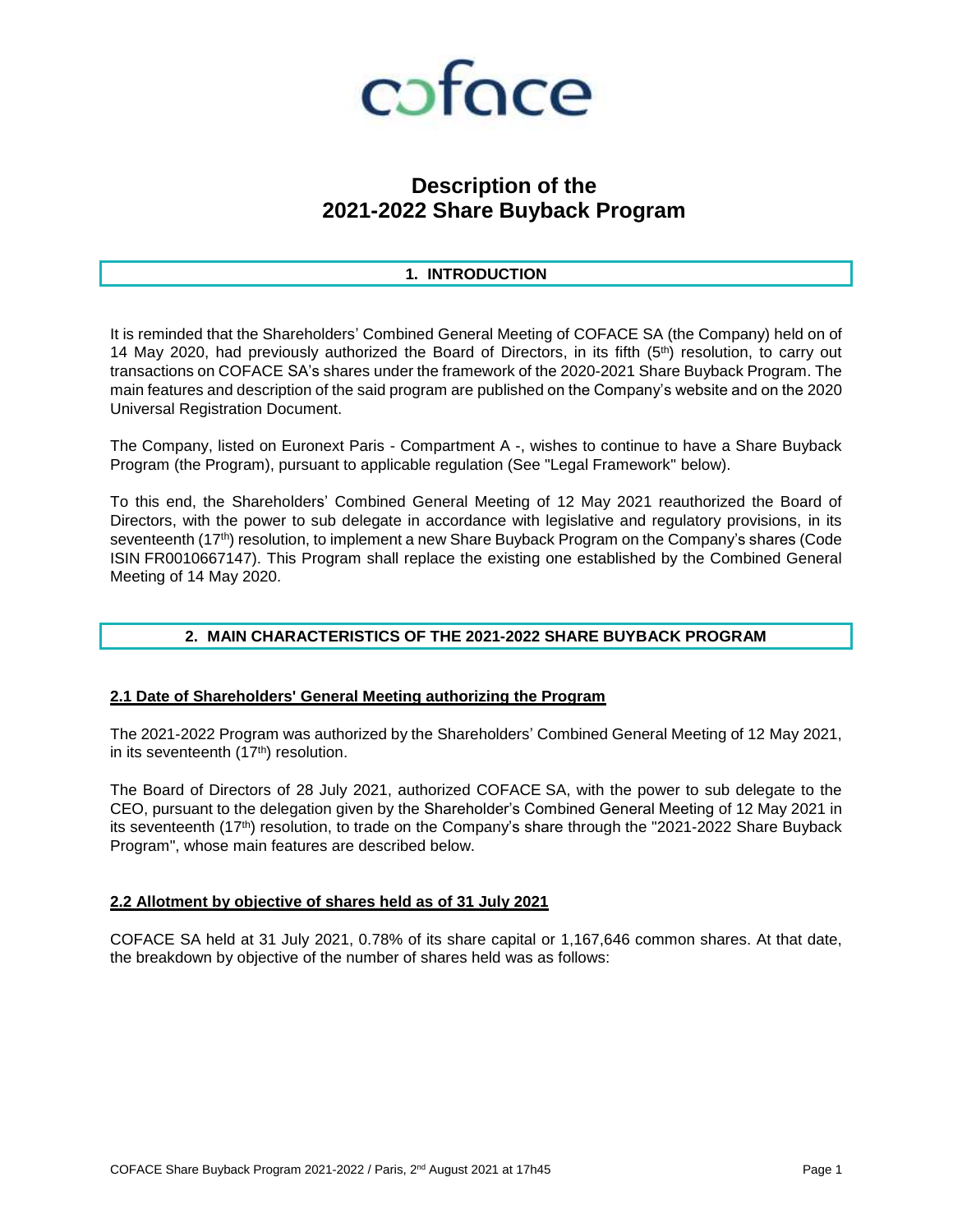# coface

| <b>Objectives</b>                                                                                                                                                                                                                                                                     | Number of<br>own shares<br>held |
|---------------------------------------------------------------------------------------------------------------------------------------------------------------------------------------------------------------------------------------------------------------------------------------|---------------------------------|
| a) ensure liquidity and boost the market for the Company's stock through an<br>investment service provider acting independently within the context of a liquidity<br>contract in compliance with the Charter of Ethics recognized by the French<br><b>Financial Markets Authority</b> | 104,577                         |
| b) allot shares to employees of the Company and in particular within the context:                                                                                                                                                                                                     |                                 |
| (1) of profit sharing;                                                                                                                                                                                                                                                                | 0                               |
| (2) any stock option plan of the Company, pursuant to the provisions of Articles<br>L.225-177 et seq. of the French Commercial Code;                                                                                                                                                  | 0                               |
| (3) any savings plan in compliance with Articles L.3331-1 et seq. of the French<br>Labour Code;                                                                                                                                                                                       | 0                               |
| (4) any allocation of bonus shares pursuant to the provisions of Articles L.225-<br>197-1 et seq. of the French Commercial Code;                                                                                                                                                      | 1,063,069                       |
| as well as performing all hedging operations relating thereto, under the conditions                                                                                                                                                                                                   |                                 |
| provided for by the market authorities and at the times to be determined by the                                                                                                                                                                                                       |                                 |
| Board of Directors or the person acting upon its delegation                                                                                                                                                                                                                           |                                 |
| e) cancel all or part of the stock thus purchased                                                                                                                                                                                                                                     |                                 |
| TOTAL                                                                                                                                                                                                                                                                                 | 1,167,646                       |

# **2.3 Objectives of the 2021-2022 Share Buyback Program**

Purchases and sales of the Company's shares may be made, by decision of the Board, to:

| <b>Authorized objectives</b>                                                                         |
|------------------------------------------------------------------------------------------------------|
| a) ensure liquidity and boost the market for the Company's stock through an investment service       |
| provider acting independently within the context of a liquidity agreement, in compliance with the    |
| market practice accepted by the Autorité des marchés financiers on 2 July 2018,                      |
| b) allocate shares to the corporate officers and employees of the Company and of other Group         |
| entities, in particular within the context of:                                                       |
| (i) employee profit sharing;                                                                         |
| (ii) any stock option plan of the Company, pursuant to Article L.225-177 et seq. of the French       |
| Commercial Code;                                                                                     |
| (iii) any savings plan in compliance with Article L.3331-1 et seq. of the French Labour Code;        |
| (iv) any allocation of bonus shares pursuant to the provisions of Article L.225-197-1 et seq. of the |
| French Commercial Code;                                                                              |
| as well as performing all hedging operations relating to these operations, under the conditions      |
| provided for by the market authorities, and at the times to be determined by the Board of Directors  |
| or the person acting by delegation thereof                                                           |
| c) transfer the Company's shares upon exercise of the rights attached to securities entitling their  |
| bearers, directly or indirectly, through reimbursement, conversion, exchange, presentation of a      |
| warrant or in any other manner, to the allocation of the Company's shares pursuant to current        |
| regulations; additionally, perform all hedge operations relating to these transactions, under the    |
| conditions provided for by the market authorities and at the times to be determined by the Board of  |
| Directors or the person acting by delegation of the Board of Directors                               |
| d) keep the Company's shares and subsequently remit them as payment or trade within the context      |
| of any external growth operations                                                                    |

**e)** cancel all or part of the stock thus purchased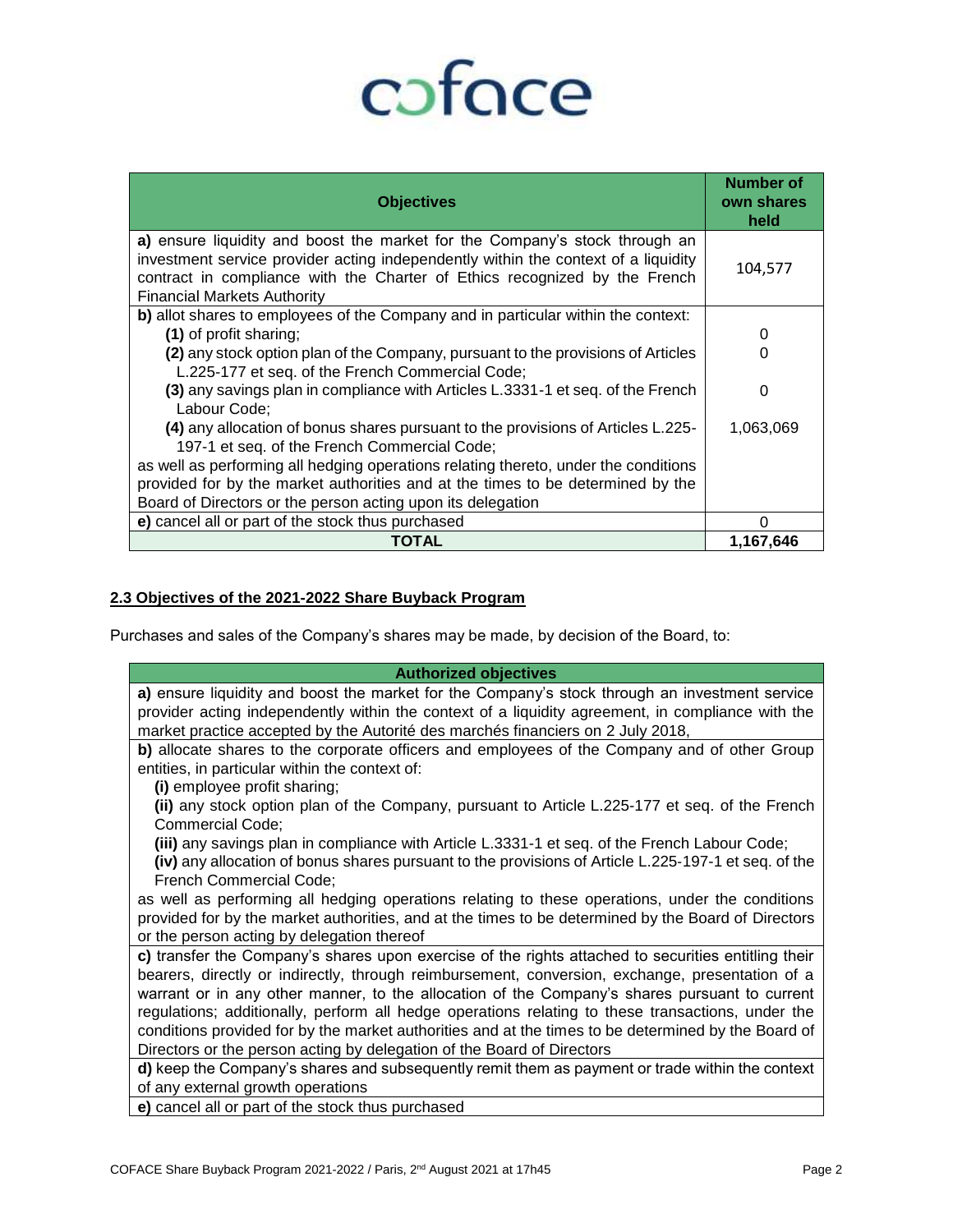

**f)** implement any market practice that may be authorised by the French Financial Markets Authority and, more generally, perform all operations in compliance with applicable regulations in particular with Regulation (EU) No 596/2014 of the European Parliament and of the Council of 16 April 2014 on market abuse (market abuse regulation)

# **2.4 Maximum percentage of the share capital, maximum number of shares, maximum purchase price and characteristics of the shares that COFACE SA intends to buyback**

# **2.4.1 Characteristics of the shares that COFACE SA intends to buyback**

| <b>STOCK MARKET PROFILE</b> |                                                                                                     |
|-----------------------------|-----------------------------------------------------------------------------------------------------|
| Trading                     | Euronext Paris (compartment A), eligible for<br>deferred settlement service (SRD)                   |
| <b>ISIN</b> code            | FR0010667147                                                                                        |
| Reuters code                | COFA.PA                                                                                             |
| <b>Bloomberg code</b>       | <b>COFA FP</b>                                                                                      |
| Stock market indexes        | SBF 120, CAC All Shares, CAC All-Tradable,<br>CAC Financials, CAC Mid & Small, CAC Mid 60, Next 150 |

Common shares of the Company traded on Euronext Paris:

# **2.4.2 Maximum percentage of the share capital**

The Board of Directors can authorise, with the power to sub-delegate under the legal and regulatory conditions, in compliance with the provisions of Article L.225-209 et seq. of the French Commercial Code, the purchase of –in one or more instances and at the times to be determined by it - a number of shares of the Company not to exceed:

- (i) 10% the total number of shares composing the share capital, at any time whatsoever; or,
- (ii) 5% of the total number of shares subsequently composing the share capital if it concerns shares acquired by the Company in view of keeping them and transferring them as payment or exchange under a merger, spin-off or contribution operation.

These percentages apply to a number of shares adjusted, where appropriate, according to the operations that could affect the share capital subsequent to the Shareholders' Meeting of 12 May 2021.

# **2.4.3 Maximum number of shares**

COFACE SA is committed, by law, not to exceed the holding limit of 10% of its capital, such 10% limit being, for information purposes, 15,017,979 shares as at 31 July 2021.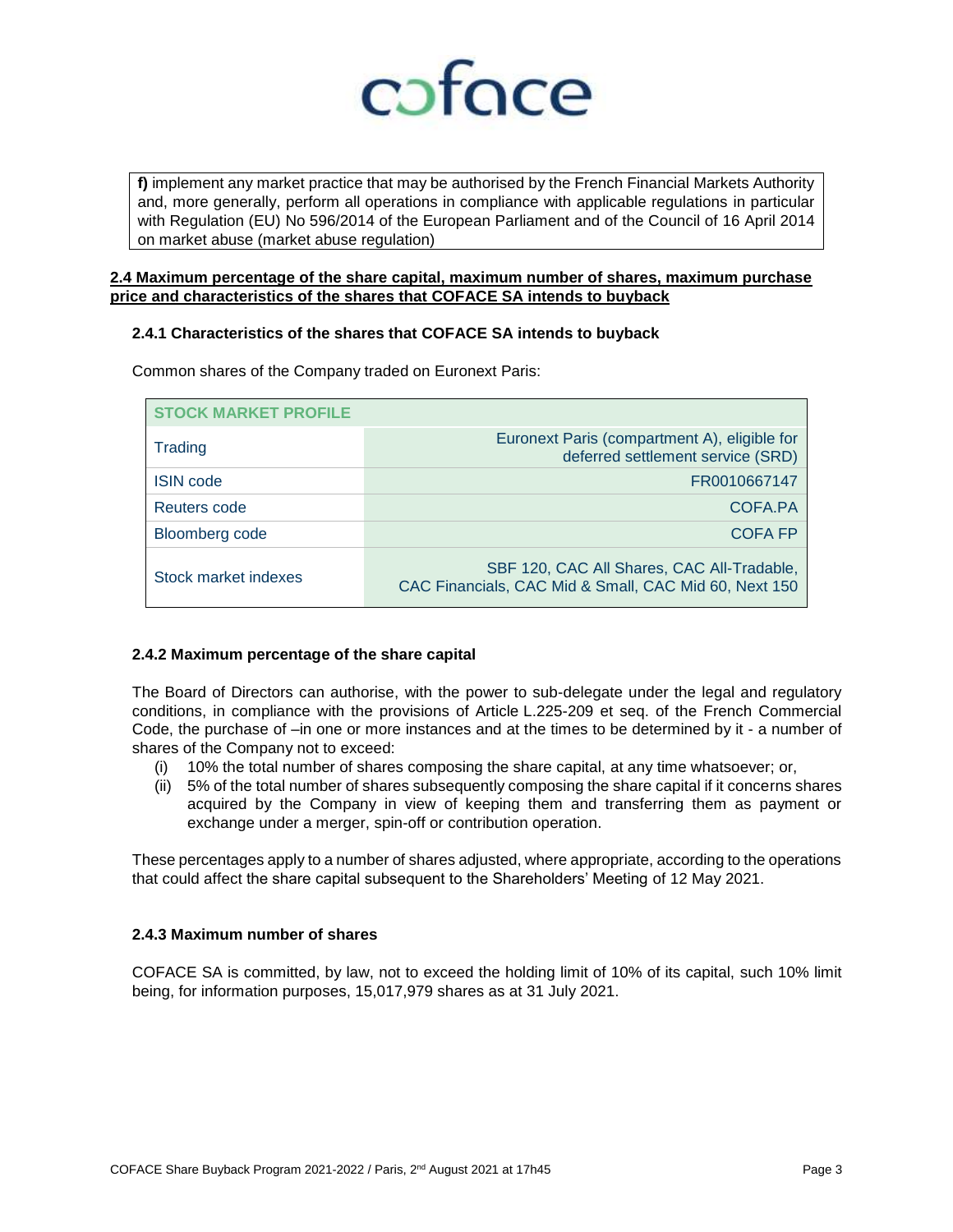

#### **2.4.4 Maximum purchase price**

According to the seventeenth (17<sup>th</sup>) resolution proposed and accepted by the Shareholder's Combined General Meeting of 12 May 2021, the maximum purchase price per unit may not exceed €14, excluding costs.

The Board of Directors may nevertheless, for operations involving the Company's capital, in particular a modification of the par value of the share, a capital increase by incorporation of reserves following the creation and allocation of bonus shares, a stock split or reverse stock split, adjust the aforementioned maximum purchase price in order to take into account the impact of these operations on the value of the Company's stock.

#### **2.4.5 Other information**

The acquisition, disposal or transfer of these shares may be completed and paid for by all methods authorised by the current regulations, on a regulated market, multilateral trading system, a systematic internaliser, or over the counter, in particular through the acquisition or disposal of blocks of shares, using options or other derivative financial instruments, or warrants or, more generally, securities entitling their bearers to shares of the Company, at the times that the Board of Directors will determine.

The Board of Directors shall have all powers, with the power to sub delegate in compliance with legislative and regulatory conditions, in order to, in accordance with applicable legislative and regulatory provisions, proceed with the permitted reallocation of repurchased shares in view of one of the objectives of the programme, to one or more of its other objectives, or even their disposal, on or off the market.

# **2.5 Term of the 2021-2022 Share Buyback Program**

According to the seventeenth (17th) resolution proposed and accepted by the Shareholders' Combined General Meeting of 12 May 2021, this Program will have a maximum period of eighteen (18) months from the date of said Combined General Meeting and will therefore continue no later than 3 November 2022 (including) or until the date of its renewal by a Shareholders' General Meeting, the one occurring first.

This authorisation concludes the authorisation granted by the fifth  $(5<sup>th</sup>)$  resolution that was adopted by the Shareholders' Combined Meeting of 14 May 2020.

# **3. LEGAL FRAMEWORK**

#### **Legal Framework**

The legal framework used for this document shall be that in force on 31 July 2021. It shall be noted that regulation may evolve during time and its updates shall be taken into consideration.

1. Regulation (EU) No 596/2014 of the European Parliament and of the Council of 16 April 2014 on market abuse (market abuse regulation) and repealing Directive 2003/6/EC of the European Parliament and of the Council and Commission Directives 2003/124/EC, 2003/125/EC and 2004/72/EC